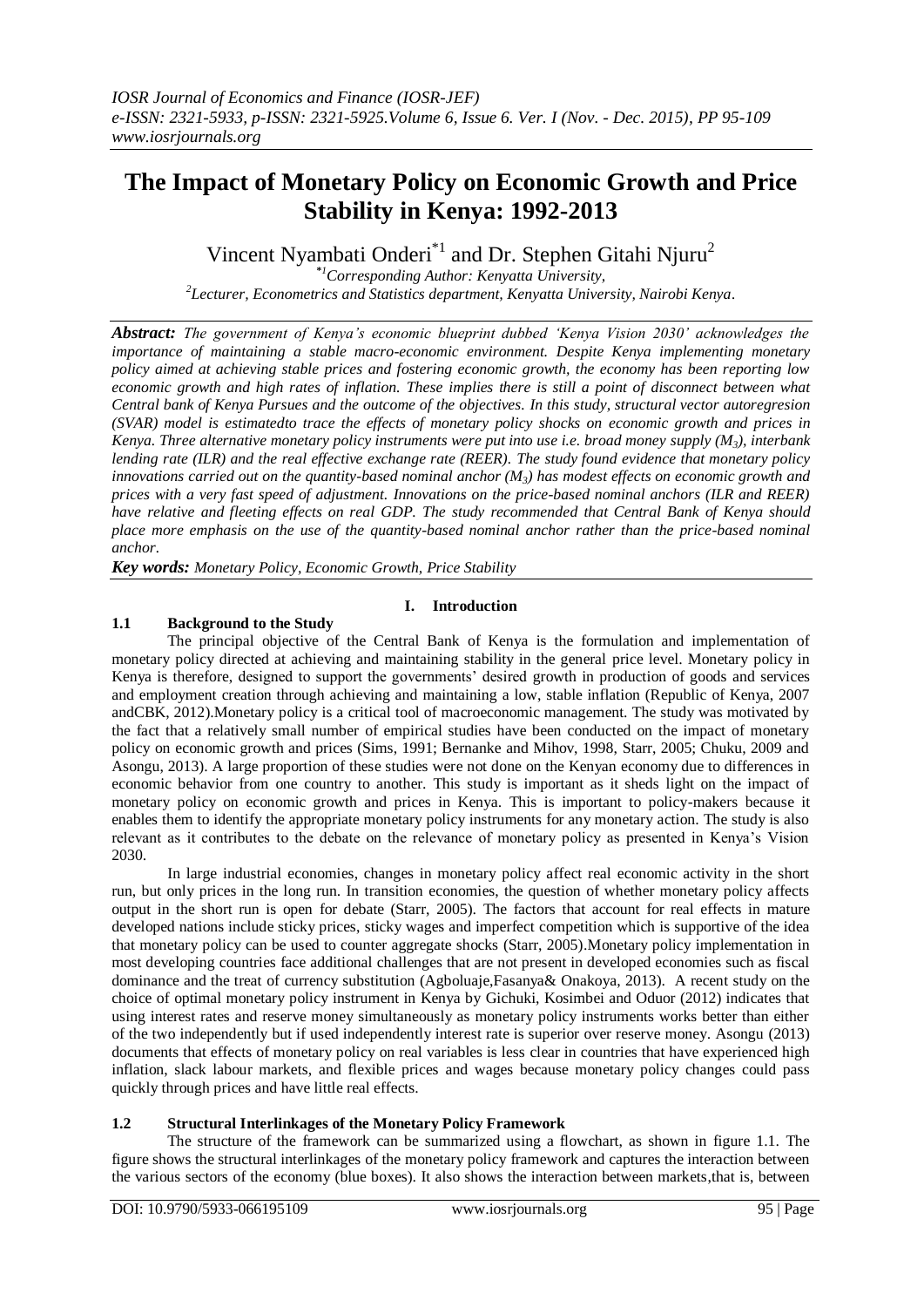the financial market and other markets. The white boxes denote different domestic prices determined in the model (consumer price, exchange rate and domestic interest rates). For instance, the interaction of money demand and money supply determines domestic interest rates. Excess money demand acts as one of the triggers of monetary policy actions (Kamau, Kiptui, Sichei, & Were, 2013).



**Figure 1.1: Logical framework and structure of the monetary policy framework** Source:Kamau et al., (2013)

The CBK follows the monetary-targeting framework, where it controls quantities (money stock) to affect the prices in the economy. Reserve money is the operating target and is under the CBK"s control. Broad money supply is the intermediate target and is related to reserve money through the money multiplier. CBK uses broad money supply, given that it is perceived to contain all the instruments used to influence policy. Actions on the fiscal side have implications on domestic interest rates i.e., through the price effect of crowding out or through the effects on the return to government securities relative to other assets. Aggregate demand, price level, exchange rate and interest rates determine money demand. Other marketsthe external sector and the government/fiscal sectorare represented in the bright blue boxes.

The nominal exchange rate is determined in the foreign exchange market by the differentials between domestic and world interest rates, as well as between the domestic price and world prices. For instance, a rise in domestic interest rates relative to foreign interest rates will lead to an appreciation of the local currency. The real exchange rate follows by definition (i.e., from the nominal exchange rate, the foreign price and the domestic price level). The (real) exchange rate has an impact on the exports and imports of goods and services in the external sector. World price and foreign interest rates are exogenous (gray boxes)(Kamau et al., 2013).

#### **1.3 History of Monetary Policy in Kenya**

The first decade after independence the CBK pursued a passive monetary policy owing to the fact that the Kenyan economy had no serious macro-economic problems to contend with (Kinyua, 2001).The first macro-economic imbalance arose in the second decade following the collapse of the Britton woods system of fixed exchange rates in 1971 and the first and second oil crises of 1973 and 1979 respectively (Kinyua,2001). During thesefirst two decades after independence, monetary policy was conducted through direct tools which were cash reserve ratio, liquidity ratio, interest controls and credit ceiling for commercial banks.

The deregulation of economic activities in early 1990s where interest rate controls were removed and exchange rate made flexible was a major milestone in the conduct of monetary policy (Kathanje, Maana & Rotich, 2007). The Central Bank of Kenya Act was amended in 1996 to allow greater operational autonomy in the conduct of monetary policy while at the same time limiting its role to formulation and implementation of monetary policy directed to achieving and maintaining stability in the general price level.While the CBK"s monetary policy strategy continued to be that of targeting monetary aggregates, there was a shift from direct to indirect instruments of monetary control with clearly defined objectives and greater operational autonomy (Kathanje et al., 2007).

To this end,CBK has been operating under a monetary targeting policy framework until the introduction of the Central Bank rate. Monetary targeting policy framework is effective when a stable demand for money exists. Kamau and Sichei (2012) indicate that demand for money in Kenya is unstable challenging the effectiveness of monetary targeting policy framework under implementation by CBK. Currently, Kenya exercises greater monetary discipline in light of globalization and financial innovation in order to achieve the set monetary targets as well as achieve the government objectives(CBK, 2012).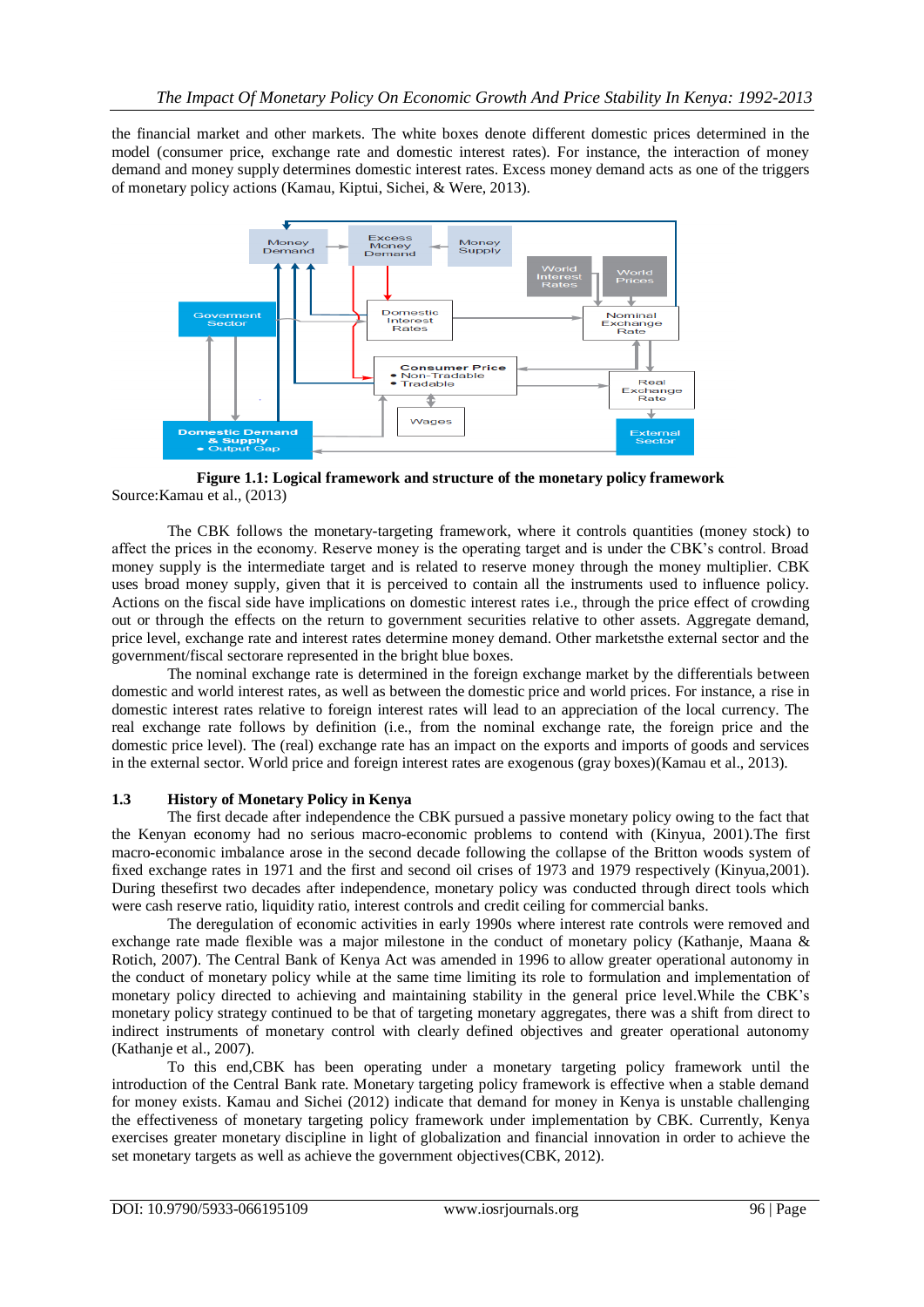## **1.4 Kenya's Economic Performance and Inflation Levels since Independence**

The summary of Kenya economic performance and trend in inflation levels is summarized in figure 1.2. The first decade of independence (1963-1972), Kenya"s gross domestic product grew at an average of 6.7 per cent while inflation averaged at 3.4 per cent. During this period, the Kenyan economy had no serious macro-economic challenges to contend with (Kinyua, 2001). The first major macro-economic imbalance arose in the second decade after independence in the form of 1973 and 1979 oil crises where economic growth averaged at 4.2 per cent while inflation averaged at 13.4 as shown in figure 1.2. Despite the poor performance of the economy during the second decade after independence, the economy reported slight improvements on account of higher incomes from tea and coffee in 1976 and 1977 (Kabubo &Ngugi, 1998).



**Figure 1.2: Kenya's economic performance and inflation since independence** Source of data: Economic surveys(Various issues), Republic of Kenya.

Figure 1.2 denotes that the period between1983 to2002 economic growth averaged at 3per centwhile annual inflation averaged at13.5per cent. Poor performance of the economy during this period is attributed to poor management of both fiscal and monetary policy. Highinflation was attributed to several factors which include; increased money supply in excess of the targeted level, depreciation of the Kenya shilling, erratic weather conditions, price decontrols, and the activities of the multi-party election in 1992. Government deficit also worsened during this period despite tight fiscal policy. The re-emerging deficit was mainly attributed to the significant proportion of the government budget spent during the 1992/93 multi-party elections(Kabubo & Ngugi, 1998).

In the period 2003-2012, the economy reported positive improvement as shown in figure 1.2 where the economy grew at an average of 4.6per cent while inflation eased to an average of 9.5per cent. The structural reforms undertaken during the period 1993-2002 is among the reasons for the positive outlook of the economy (Kinyua, 2001). Among the main reasons given for Kenya"s loss of competitiveness after independence include; choice of inappropriate development strategies, unstable macro-economic environment, uncertain institutional and political environment,poorly managed policy transition anddecline in regional markets especially after the collapse of the East African Community (IEA, 2000).

## **1.5 Statement of the Problem**

The government of Kenya"s economic blueprint dubbed Kenya Vision 2030 laid down the macroeconomic framework that was intended to move the economy up the value chain (Republic of Kenya, 2007). Maintaining low and stable inflation is critical for long-term economic and social prosperity. Kenya"s Vision 2030 laid down the monetary policy to be pursued by CBK that aimed at maintaining a low rate of inflation of below 5 per cent and sustain economic growth at 10 per cent annually. Some of the benefits outlined by the Vision 2030 of maintaining low and stable inflation are; stable levels of growth, employment creation and poverty reduction (Republic of Kenya, 2007).

Recent studies in Kenya indicate that demand for money is unstable. These implies CBK does not have control of the money supply process making it difficult to steer the reserve money with a view to creating monetary conditions that are consistent with the ultimate objective of price stability (Kamau & Sichei, 2012). In addition, the inability of monetary policy to effectively maximize its objectives is as a result of the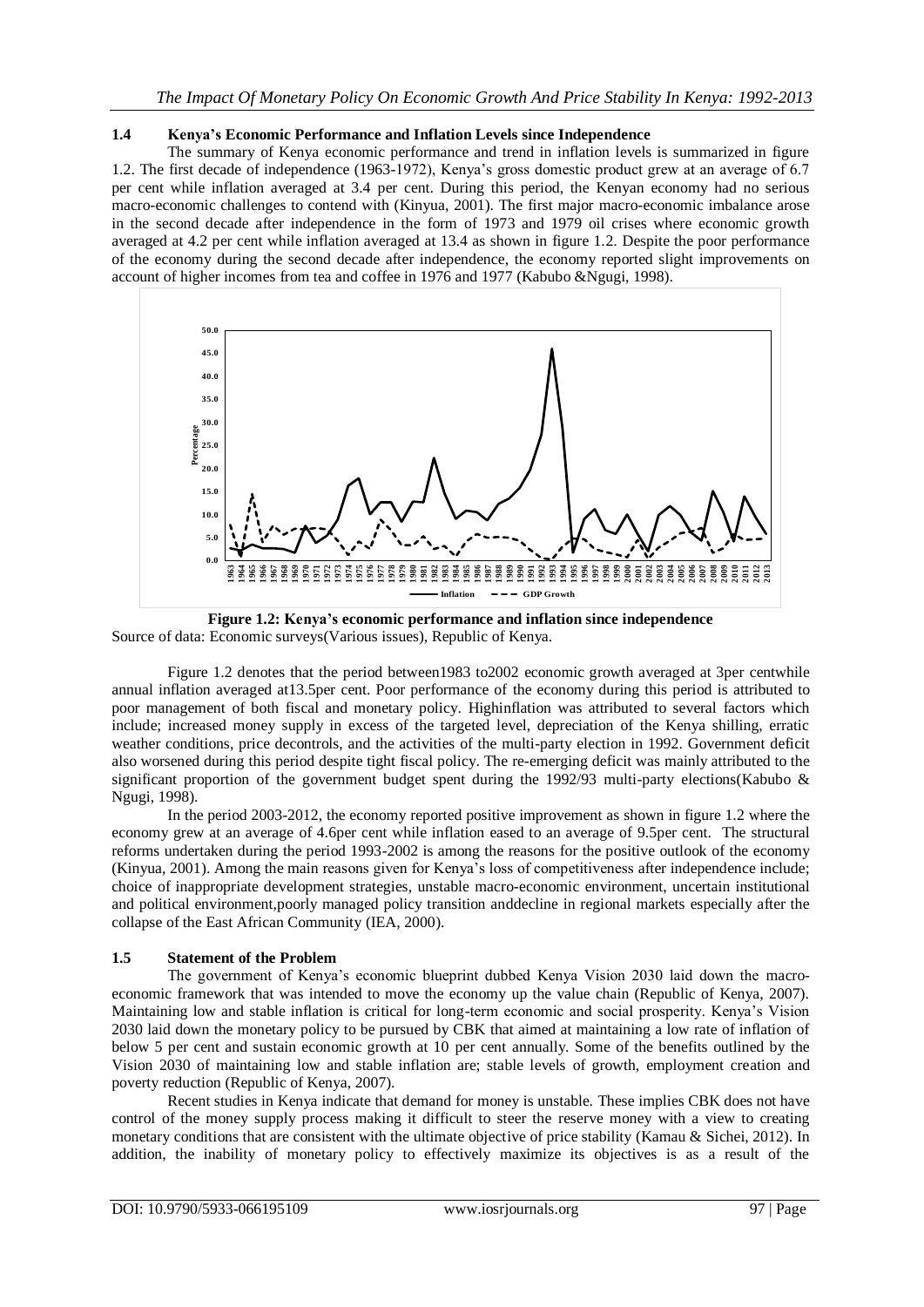shortcomings of monetary instruments used in most developing countries (Agboluaje et al., 2013 and Gichuki et al., 2012).

Despite Kenya implementing monetary policy aimed at achieving stable prices and fostering economic growth, the Kenyan economy has been reporting low economic growth and high rates of inflation. These indicate that there is still a point of disconnect between the various objectives that the Central Bank pursues and the outcome of the policy objectives. Lack of an efficient monetary policy framework implies that the public cannot make rational decisions on communications from CBK. Preceding from such background, this study finds it significantto inform policy-makers the impact of monetary policy on economic growth and prices and the speed of adjustment aftershocks.This would be instrumental in guiding the choice of monetary policy instruments applied, their overall effectiveness and thus generate information which may assist the Central Bank of Kenya (CBK) in meeting its policy goals of low inflation and sustainable economic growth.

## **II. Literature Review**

## **2.1 Theoretical Literature**

Theoretically,the conduct of monetary policyis well explained by the quantity theory of money. The theory lays down the foundation upon which the monetary policy is to be implemented as proposed by the classical economists. This study limits its focus on competing theories that explain the conduct of monetary policy that gave rise to several empirical studies attempting to assess the impact of monetary policy on economic growth and price stability, with most of them showing mixed results in support of one theory or the other. Some of these empirical finding are as follows:

## **2.2 Empirical Literature**

Chow and Shen (2004) sought to establish the relationship between money, price level and output for the Chinese Macro Economy. The study used annual data for the period covering 1954 to 2002 employing a VAR model in the analysis. The study was motivated by Friedman proposition which states that output reacts to money shocks first, and prices later. The results of the impulse response function revealed that in the first year after expansionary monetary shock, most of the impact is on real output,which die down quickly while in the second year, price die out over a long horizon thus confirming Friedman findings.

Kandil (2004) analyzed the effects of exchange rate fluctuations on real output growth and price inflation in a sample of 22 developing countries. The study utilized rational expectation model that decomposes movements in exchange rates into anticipated and unanticipated component. The study analyzed annual time series data covering the period 1955-1995 of real output, price level, real energy price, short-term interest rates, government spending, money supply and real effective exchange rates. The findings revealed that, exchange rate depreciation both anticipated and unanticipated decrease real output growth and increases inflation confirming the negative effects of currency depreciation on economic performance in developing countries. The study recommendsminimizing unanticipated currency fluctuations to insulate economic performance from the adverse effects of this variability in developing countries.

Starr (2005),in an investigation to establish theeffects of monetary policy on output and prices in four CIS countries (Russia, Ukraine, Kazakhstan and Belarus),employed Vector Auto Regression (VAR) on quarterly data covering the period 1995 to 2003. Variables used in the model include; M1, M2, CBR, real exchange rate, real gross domestic product (RGDP) and consumer price index (CPI). The results of impulse response functions revealed that the real effects of monetary policy are relatively modest in these four countries because; prices and wages are flexible, monetization is low, credit markets are thin and domestic interest cannot be determined independently of the world capital markets. The study further reveals that monetary policy is effective in large, relatively closed economy like Russia than in small, relatively open ones.

Shokoofeh (2006)investigated theeffectiveness of monetary policy in the USA during the period 1990 to 2004.The study employed multiple regression model on monetary aggregates (M1 and M2), consumerexpectation and mortgage rates. Consumer expectation was used in the analysis because it captures the overall state of the macro economy than single variables such as inflation rate, short and long-terminterest rates and it avoids the problem of multi-collinearity. The study established that changes in money supply have no impact on mortgage interest rates. The new development necessitates further analysis to establish whether it holds for developing countries.

Cheng (2006) sought to investigate the monetary transmission mechanism in Kenya by investigating how the Central Bank"s REPO rate affectsreal output, prices and nominal effective exchange rate. The study usedVAR technique to analyze monthly data during the period 1997 to 2005. The study observed that an exogenous increase in CBK repo rate is followed by a decline in prices and the appreciation of nominal exchange rate but insignificant impact on output. The sluggish response of output to a monetary shock is that the Kenyan financial system is plagued with structural weakness, thereby hampering the monetary transmission to the real sector.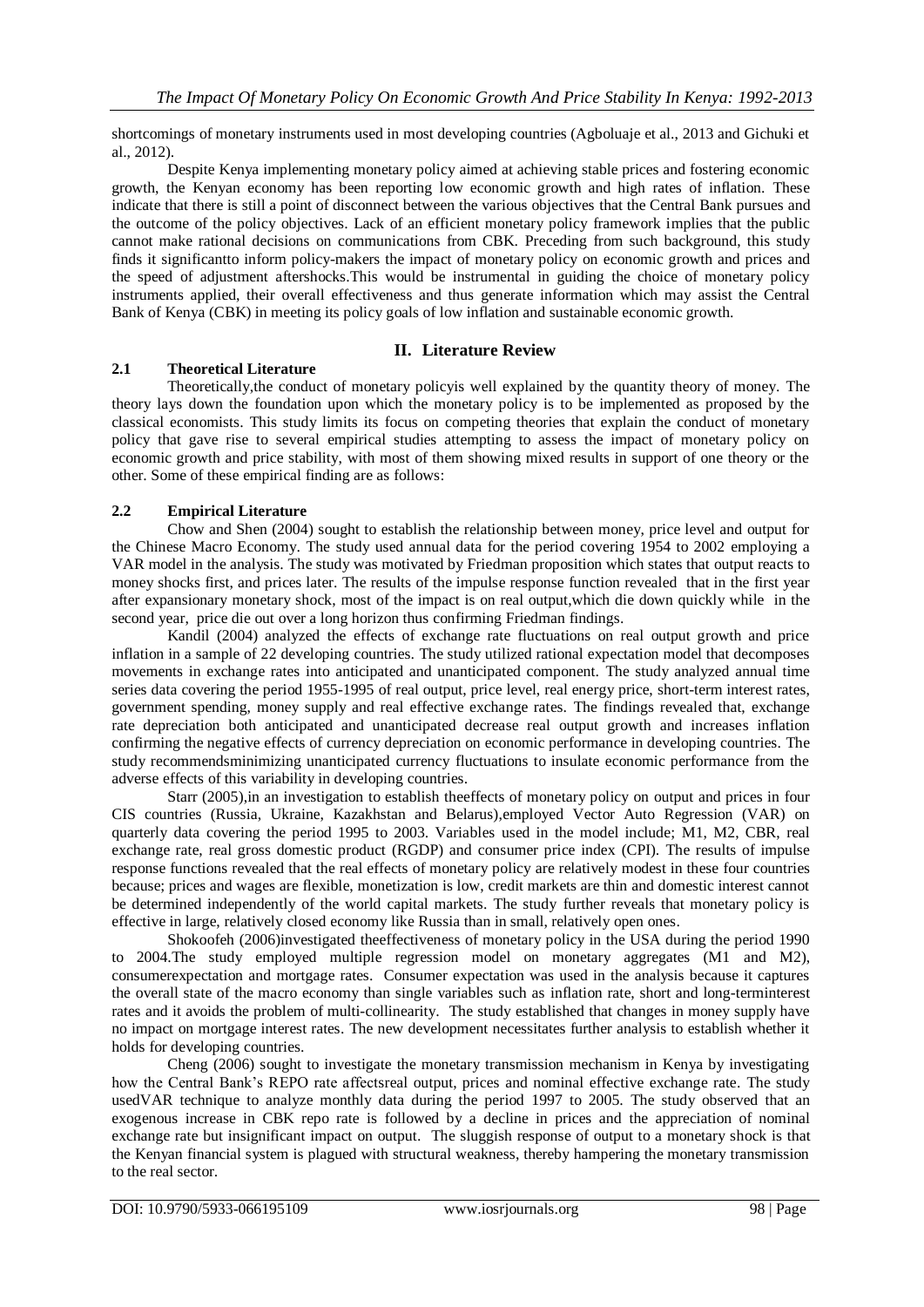Chuku (2009) investigated the effects of monetary policy innovations in Nigeria employing Structural Vector Auto regression (VAR) on quarterly data covering the period 1986 to 2008. Variables used in the model include; broad money supply, minimum rediscount rate, real effective exchange rate, real gross domestic product (RGDP) and consumer price index (CPI). The results of impulse response functions revealed that monetary policy innovations have both real and nominal effects on economic parameter depending on the policy variable selected. The study also revealed that price-based nominal anchors (MRR and REER) do not have a significant influence on real economic activity. Whereas, innovations in the quantity-based nominal anchor (M2), affects economic activities modestly. It therefore, follows that monetary policy shocks have been a modest driver of business cycle fluctuations in Nigeria.

Gichuki et al. (2012) sought to determine the optimal monetary instruments for Kenya, employing stochastic IS-LM model. The study sought toestablishthe optimal instrument between interest rates and reserve money in influencing the conduct of monetary policy in Kenya and further establish whether a combination policy mix of both instruments was a better policy than using either of them independently. Variables used in the model include gross domestic product,  $M_3$ , and CBK overdraft interest rate. The study used quarterly data covering the period 1994 to 2010. The study establishedthat theinterest rate is a superior policy instrumentover reserve money in meeting Kenya"s monetary policy objectives.The study further revealed that a combination policy mix performs better than the two instruments working independently.

Asongu (2013)assessed the long-run and short-run effects of monetary policy on output and prices on annual data in a sample of 10 African countries experiencing high inflation rates. The study employed vector autoregressive, vector error correction and granger causality econometrictechniques.Variables used in the model include; financial depth (M2/GDP), credit efficiency (Credit/deposits) and size (deposits/total assets). The study established that permanent changes in financial depth, efficiency, credit and size affect prices in the long-run but in cases of disequilibrium; only financial depth and size adjust inflation to the cointegration relations. The study further established that monetary policy does not affect prices in the short–run.

## **III. Methodology**

## **3.1 Model Specification**

The study followed the approach initially developed by Sims (1980), refined by Christiano, Eichenbaum and Evans (1999) and implemented by Starr (2005). To observe the effects of monetary policy in Kenya, the study adopted the Structural Vector Auto regression (SVAR) approach because it captures complex dynamic interrelationships among macro-economic variables quite well, and because it is the common model used in the literature for identifying the impact of monetary policy shock (Coric, Perovic & Simic, 2012).Consider the model with;

*y t y k i i t i k i t i t i <sup>Y</sup> <sup>B</sup> <sup>Y</sup> <sup>C</sup> <sup>P</sup> <sup>A</sup> <sup>v</sup>* <sup>0</sup> <sup>1</sup> ……………..………………………………… (7) *p t k p i i t i k t i i t i P D Y G P A v* <sup>0</sup> <sup>0</sup> …...…………………………..……………....…....... (8)

Where;  $Y_i = [rgdp \quad GDPdef \quad t]$  and  $P_t = [M 3t \quad ILR \cdot REER \cdot t \quad ]$ 

Yt= vector of macro-economic variables which include; real Gross Domestic Product, Gross Domestic Product deflator and

Pt= Monetary policy variables which include; broad money supply  $(M_3)$ , interbank lending rate (ILR), Real effective exchange rate (REER).

The vector of policy indicators have information about policy but also affected by macro variables: "P" depends on current and lagged values of "Y" and "P" and disturbances, one of them being money supplyshockrepresented

by '<sup>v'</sup>'. 'Y' depends on its current and lagged values and on lagged values of 'P'. Note that there is a block exogeneity assumption, in the sense that "P" does not enter "Y" during the same period, while "Y"and "P" does enter 'P' during the period. This means that innovations to policy variables do not feedback to the economy

contemporaneously (Bernanke & Mihov, 1998). The output shock denoted '<sup>*v*</sup>' and price shock denoted by '

*v*<sup>*p*</sup>, are the unobservable, structural shocks, which the study sought to retrieve and they wereserially

uncorrelated disturbances that had zero mean and variance co-variance matrix  $\sum_{\mu}^2$  and 'i' is the number of lags.

The study assumed that the Central Bank cannot respond instantaneously to developments in the real economy. This assumption imposed a recursive restriction on the reduced form disturbance. This restriction helped to identify and interpret the relationship between the residuals of the SVAR model and the underlying innovations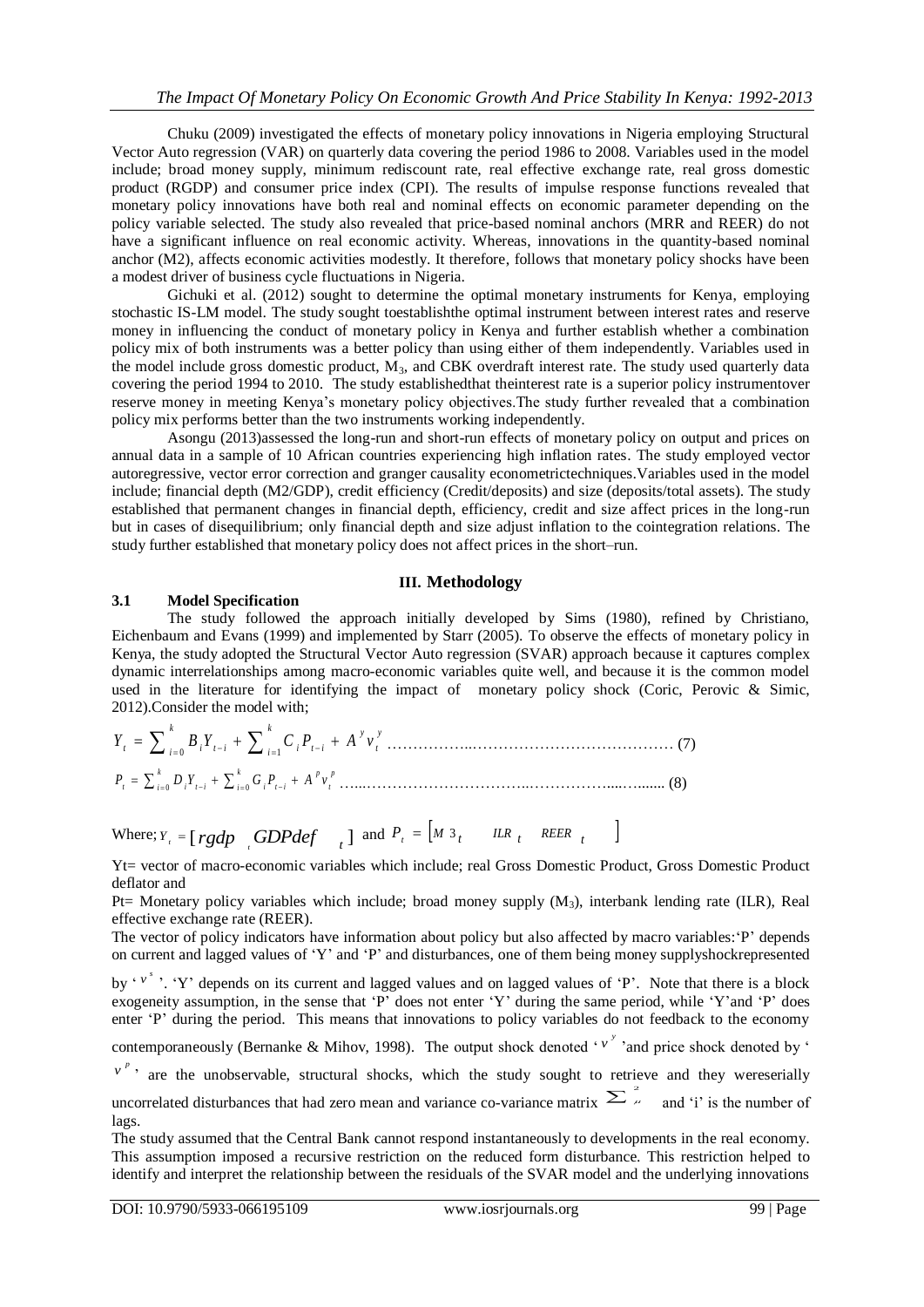in monetary policy variables. It is only when the innovations have been correctly identified that the estimated SVAR can be used to generate impulse response functions that describe the time-dynamic effects of monetary innovations on the non-policy variables. This process is usually referred to as the Cholesky decomposition(Christiano et al.,1999). Specifically, this assumption implies that monetary policy innovations are determined based on knowledge of contemporary and past values of the non-policy variables, whereas, the non-policy variables respond to changes in the policy variables with a lag and not vice-versa.

Since the study was not sure which policy variable(s) was related to economic growth and prices, the study included all the three measures of monetary policy in the SVAR model. The money supplywas measured by  $M_3$ , the study employed  $M_3$  because itis highly correlated with output and prices (Starr, 2005); the key policy interest rate was taken to be the inter-bank lending rate. The study also included the real effective exchange ratesas it acts as a "pass-through" channel, that is, a component of the cost of imported items and helps to capture the traditional interest rate paradigm, where monetary policy has the immediate effect of changing the returns on assets denominated in other currencies. Economic growth was measured by real GDP while GDP deflator (GDPdef) measured general price level. Real GDP and the GDP deflator were chosen because they are better indicators of broad macro-economic conditions than the more conventional monthly indicators like industrial production and the CPI (Bernanke & Mihov, 1998).

Policy variables were ordered in the SVAR after the non-policy variables with real GDP coming first, based on the assumption that it adjusts most sluggishly. The ordering technique deviated from the usual ordering used for developed economies where prices are assumed to be the most sluggish, and hence, entering first (Starr, 2005). Nonetheless, reversing this order was likely to be more appropriate for Kenya where prices are relatively flexible and the rigidity of production techniques makes output more inelastic.Within the policy related block, the study followed Starr (2005) in ordering the variables thus; money supply came first, followed by the Interbank-lending Rate and lastly the real effective exchange rate to reflect their respective likely degrees of endogeneity.

## **3.2 Definition and Measurement of Variables**

As guided by empirical literature output and input of monetary policy is easily defined by considering its objectives; prices stability and economic growth. Based on these roles table 3.1 summarizes the definition and measurement of variables used in the study.

| Variable name                       | <b>Definition</b>                                                                               |
|-------------------------------------|-------------------------------------------------------------------------------------------------|
| Real gross domestic product (RGDP)  | Real GDP, at annual rate, expressed in constant units of local currency (Kes).                  |
| Gross domestic product              | Gross domestic product deflator, 2000=100.                                                      |
| deflator(GDPdef)                    |                                                                                                 |
| Broad money supply (M3)             | Includes M2 plus longer-term time deposits and money market funds with more than 24-hour        |
|                                     | maturity.                                                                                       |
| Real effective exchange rate (REER) | Real effective exchange rate: Units of local currency per US dollar, adjusting for differential |
|                                     | rates of inflation.                                                                             |
| Interbank lending rate(ILR)         | This is the rate of Interbank transaction fixed by Monetary policy committee.                   |

**Table 3.1: Measurement of variables**

Source: Author

#### **3.3 Data Types and Sources**

Theresearch usedquarterly secondary data for the period 1992 to 2013 to analyze the impact of monetary policy on economic growth and prices. Data were obtained from government official documents such as Economic Surveys, Central Bank of Kenya publications and other sources including International Financial Statistics. All nominal variables were converted to real variables measured in constant (2000) Kenya shillings. The year 2000 was chosen as a base year because most macro-economic variables showed normal performance during this period. Apart from being a more recent year, it was during this timethat few changes were experienced in the economy (Kosimbei, 2009). GDP deflator was chosen because it"s a better indicator of broad macro-economic conditions than the more conventional monthly indicators like industrial production and the CPI (Bernanke & Mihov, 1998).

## **IV. Empirical Findings**

**4.1 Time Series Properties** Before the effects were identified using impulse response functions and variance decomposition analysis, the data series had to be tested for stationarity. The Augmented Dickey Fuller (ADF) and Phillip Peron (PP) tests results are presented in table 4.1.With the exception of real gross domestic product, all other variables were non-stationary and became only stationary after being transformed to their first differences. For real GDP, the study obtained inconsistent stationarity results. The ADF test did not reject the hypothesis of the presence of a unit root in the levels. However, the PP tests gave results that suggested non-stationarity at the series level.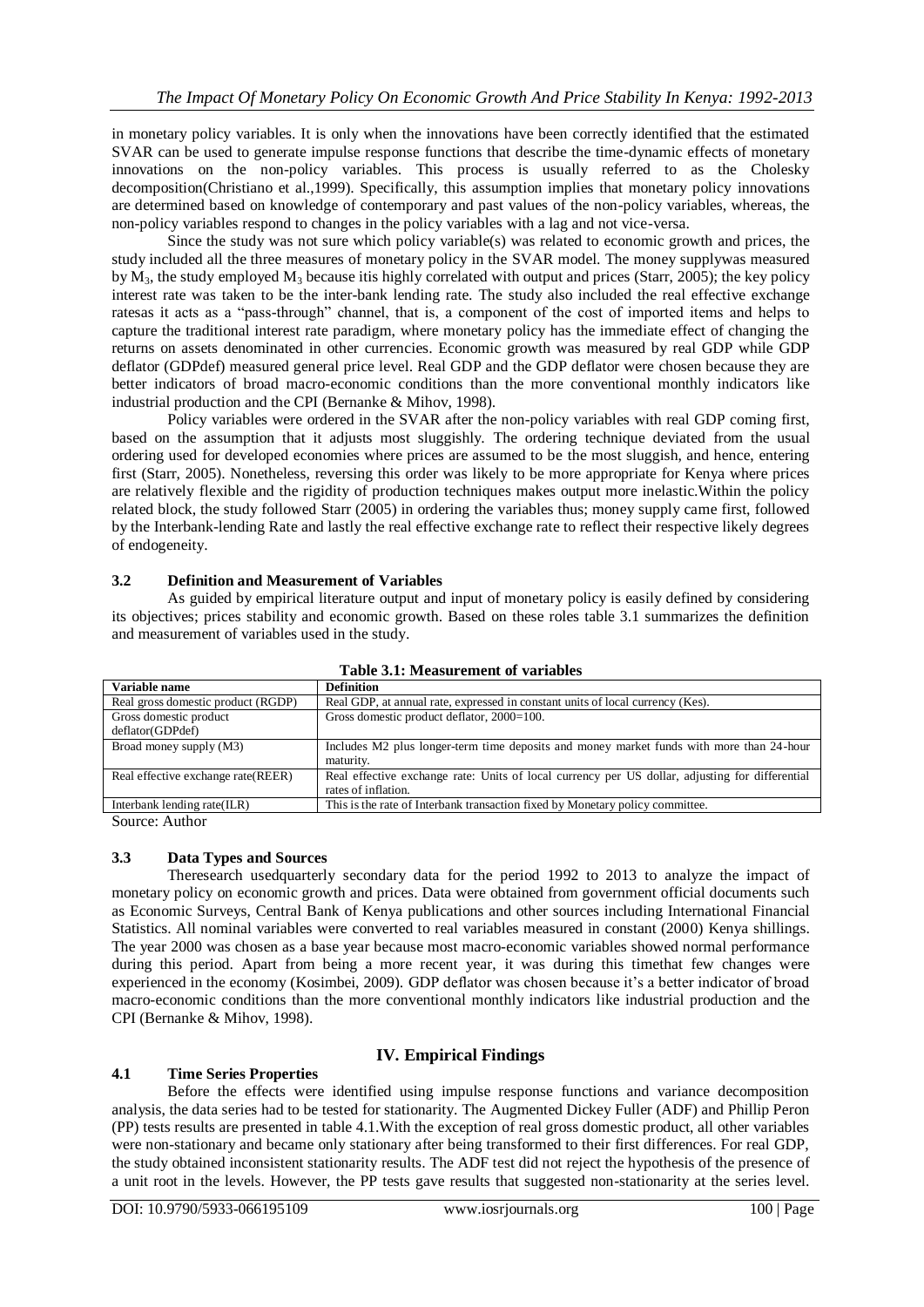The inconsistent results for real GDP were not surprising, given the known computational difficulties of distinguishing between non-stationary and stationary data sets with short-time spans (Maddala & Kim, 1998).

| Variables         |                           | Unit Root Test |               |             |               |  |
|-------------------|---------------------------|----------------|---------------|-------------|---------------|--|
|                   | Test at Levels            | ADF test       |               | PP test     |               |  |
|                   |                           |                | Critical      |             | Critical      |  |
|                   |                           | t-statistic    | Value $(5\%)$ | t-statistic | Value $(5\%)$ |  |
| Real GDP          | Constant                  | $-3.149$       | $-2.896$      | $-2.034$    | $-2.895$      |  |
|                   | <b>Constant and Trend</b> | $-3.708$       | $-3.463$      | $-2.424$    | $-3.462$      |  |
| GDPdef            | Constant                  | 1.695          | $-2.896$      | 3.315       | $-2.895$      |  |
|                   | Constant and Trend        | 0.228          | $-3.463$      | 1.938       | $-3.462$      |  |
| Broad money       | Constant                  | 3.507          | $-2.895$      | 11.04       | $-2.895$      |  |
| supply            | Constant and Trend        | 1.139          | $-3.463$      | 5.00        | $-3.462$      |  |
| Interbank lending | Constant                  | $-2.972$       | $-2.896$      | $-2.267$    | $-2.895$      |  |
| rate              | Constant and Trend        | $-3.796$       | $-3.464$      | $-2.739$    | $-3.462$      |  |
| Real effective    | Constant                  | $-1.641$       | $-2.896$      | $-1.072$    | $-2.895$      |  |
| exchange rate     | Constant and Trend        | $-1.393$       | $-3.158$      | $-0.638$    | $-3.462$      |  |

#### **Table 4.1: Unit root tests results**

Source: Constructed from study data

Following the above results in table 4.1; GDPdeflator, money supply, interbank bank lending rate and real effective exchange rate were fed into the model at their first differences, while real GDP entered at its levels.

#### **4.2 VAR Diagnostic Tests**

Diagnostic tests were performed to check the appropriateness of the estimated VAR. The results are presented in table 4.2.

| Table 7.2. VIII una mostre statistics |                                                         |                                         |  |  |  |
|---------------------------------------|---------------------------------------------------------|-----------------------------------------|--|--|--|
| <b>VAR Condition</b>                  | <b>Statistic</b>                                        | <b>Conclusion</b>                       |  |  |  |
| Stability condition                   | Roots of the polynomial are within unit cycle. Highest  | VAR is stable                           |  |  |  |
|                                       | is $0.765$                                              |                                         |  |  |  |
| Lag exclusion test                    | Wald test for 2 lags, 25 df, Chi-square $= 30.264$ , p- | 2 lagsare important                     |  |  |  |
|                                       | $value = 0.0000$                                        |                                         |  |  |  |
| Residual serial                       | LM test statistic = $14.875$ , P-Value = 0.944          | Shows serial correlation at lag order 1 |  |  |  |
| correlation                           |                                                         | hence lag 2 is used                     |  |  |  |

**Table 4.2: VAR diagnostic statistics**

Source: Constructed from study data

Based onADF, PP, Lr tests and final predication error two lags were found to beoptimal. The diagnostic tests indicated that the VAR model was stable since the roots of the polynomials were within the unit cycle. The lag exclusion test indicated that 2 lags were acceptable in the VAR model. The VAR model was, therefore, found to be appropriate. The residual serial correlation test indicated absence of serial correlation in the residuals.

#### **4.3 Structural VAR Model**

The study used Sims" 1986 structural VAR approach. Using Sims approach, therefore, implied that the structural VAR estimated the structural coefficients by imposing contemporaneous structural restrictions based on economic theory. This approach imposes restriction on the primitive system such that some coefficients equal zero (Enders, 2004).

**To identify the structural model from an estimated VAR, it was necessary to impose (n<sup>2</sup> -n)/2 restrictions on the structural model (Enders, 2004). Imposing restrictions must be supported by theoretical foundation otherwise the model will be improperly identified and as such, the impulse responses and variance decompositions resulting from this improper identification can be quite misleading (Enders, 2004).The restrictions were placed using theoretical underpinnings shown in table 4.3.**

| $-$ 00.000 $-$ 00.000 $-$ 00.000 00.000 00.000 00.000 00.000 00.000 00.000 00.000 00.000 00.000 00.000 00.000 00.000 00.000 00.000 00.000 00.000 00.000 00.000 00.000 00.000 00.000 00.000 00.000 00.000 00.000 00.000 00.000 |                                                                                 |                          |  |  |  |
|-------------------------------------------------------------------------------------------------------------------------------------------------------------------------------------------------------------------------------|---------------------------------------------------------------------------------|--------------------------|--|--|--|
| <b>Variable</b>                                                                                                                                                                                                               | <b>Determinants</b>                                                             | <b>Theoretical Basis</b> |  |  |  |
| Economic growth                                                                                                                                                                                                               | Human capital, government expenditure, net exports, capital<br>stock, inflation | Barro (1991)             |  |  |  |
| GDP deflator                                                                                                                                                                                                                  | Exchange rates, money supply, interest rates,                                   | Monetary policy          |  |  |  |
| Interbank lending rate                                                                                                                                                                                                        | Inflation, government debt, economic growth                                     | Monetary policy          |  |  |  |
| Broad money supply (m3)                                                                                                                                                                                                       | Interest rates                                                                  | Monetary policy          |  |  |  |
| Real effective exchange rate                                                                                                                                                                                                  | Inflation, interest rates, net exports.                                         | Monetary policy          |  |  |  |

**Table 4.3: Theoretical underpinnings for variables in the system**

DOI: 10.9790/5933-066195109 www.iosrjournals.org 101 | Page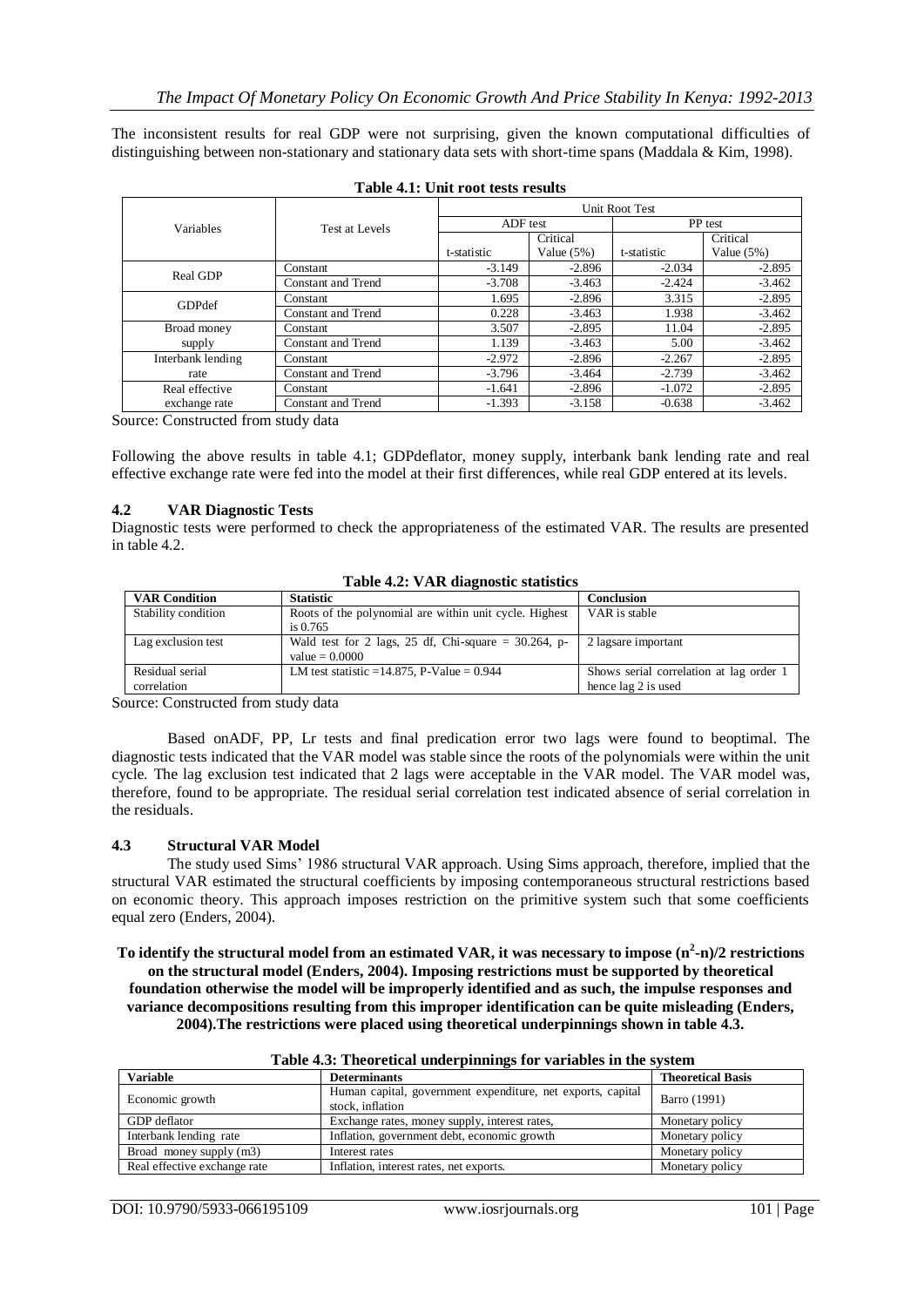#### **Based on theory as indicated in table 4.3, the 'A' matrix used in the structural VAR model was specified as follows:**

|               |               |               |               | <b>RGDP</b> |
|---------------|---------------|---------------|---------------|-------------|
| $\alpha_{21}$ |               |               |               | GDPdef      |
| $\alpha_{31}$ | $\alpha_{32}$ |               |               | M3          |
| $\alpha_{41}$ | $\alpha_{42}$ | $\alpha_{43}$ |               | <b>ILR</b>  |
|               |               | $\alpha_{53}$ | $\alpha_{54}$ | FFR         |

The B matrix is a diagonal matrix with constants at its principal diagonal. As pointed out by Enders (2004), the aim of a structural VAR is to use economic theory to recover the structural innovations from the residuals. Restricting some variables to zero implies their shocks do not have contemporaneous effects on targeted variables. Notice that there are 12 zero restrictions on the "A" matrix: the system is over identified; with five variables, exact identification requires only  $(5^2-5)/2=10$  restrictions. Any restriction in the SVAR model has to be supported by theoretical reasoning as done in table 4.3; otherwise the underlying shocks will be improperly identified.

Using the identified restrictions, the study estimated the relation ' $Ae_t$ '=' $Bu_t$ ' as a set of equations identifying each element of the 'e<sub>t</sub>'and 'u<sub>t</sub>' vectors. Elements of the 'A' and 'B' matrices estimated were specified as elements of a coefficient vector. "A" and"B"matrices were estimated using maximum likelihood, assuming the innovations are multivariate normal. The log likelihood was estimated by the method of scoring. The structural innovations were orthonormal (i.e. E (e<sub>t</sub>e<sub>t</sub>) =I<sub>n</sub>) implying there was no contemporaneous correlation between shocks.

The SVAR estimates are not easy to interpret. Impulse response functions offer useful representation of the models as they are easy to understand and interpret. Identified shocks were imposed on SVAR residuals from which the impulse response functions were generated and interpreted in the next section.

#### **4.4 Estimation Results of Impulse Responses**

The impulse response function traced the effects of a one-standard deviation shock to the innovation on current and future values of all the endogenous variable of the system. A shock to the i<sup>th</sup> variable directly affected thei<sup>th</sup> variable and was also transmitted to the entire endogenous variable through the dynamic structure of the VAR (Enders, 2004).

Policy variables were ordered in the SVAR after the non-policy variables with real GDP coming first, based on the assumption that it adjusts most sluggishly. The ordering technique deviated from the usual ordering used for developed economies where prices are assumed to be the most sluggish, and hence, entering first (Starr, 2005). Nonetheless, reversing this order was likely to be more appropriate for Kenya where prices are relatively flexible and the rigidity of production techniques makes real GDP more inelastic.

Within the policy-related block, the study followed Starr (2005) in ordering the variables thus; money supply came first, followed by the interbank lending rate and lastly, the real effective exchange rate to reflect their respective likely degrees of endogeneity. The study utilized the SVAR residuals to generate impulse responses for each variable. The plots and impulse responses that follow summarize the results of the shock evaluation, indicating the responses of each variable over the ten periodhorizons to the initial one-standard deviation positive shock to each of the five variables.

#### **4.4.1. Impact of Monetary Policy on Real GDP in Kenya**

The first objective of the study was to examine the effects of the monetary policy on real GDP. This was done by the estimation of the Structural Vector Auto Regression model and the subsequent use of its residuals to generate impulse responses and variance decomposition analysis. Figure 4.1 presents the impact of broad money supply  $(M_3)$  on real GDP.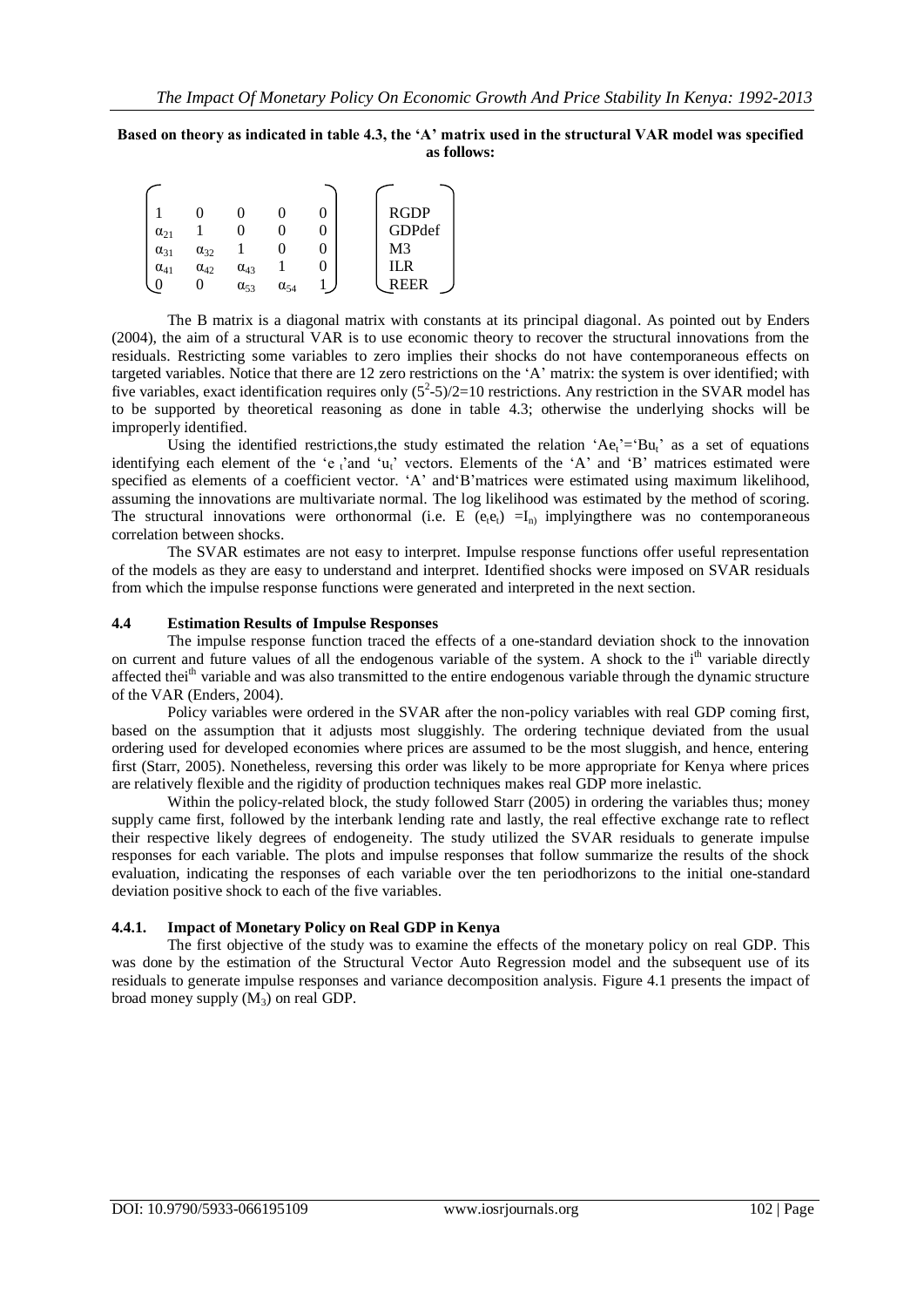

**Figure 4.1: Impact of broad money supply on real GDP**

Source: Derived from data

The response to onestandard deviation shocktobroad money supply results in a stable time path, which declines to zero with respect to economic growth as shown in figure 4.1. This effect lasted for sevenperiodsbefore fizzling out.The effect of a onestandard deviation shock on money supply affects real GDP positively in the firstthree and a half periods, then moved to negative territory for three and a half periods after which it returns to its natural path. This suggests that money supply positively affects real GDP because the effect takes longer in the positive territory. The positive effect could be as a result of increase in aggregate demand through the multiplier effect.

This response was consistent with the traditional Keynesian IS-LM model and the Mundell-Fleming-Dornbusch model (Dornbusch, Fischer & Startz, 2008). However, the time dynamics were startling, considering the rigid nature of the production techniques used in the economy. Normally, economic agents are expected to adjust their spending and investment habits moderately and gradually in response to the increased supply of funds rather than immediately. Therefore, it follows that this response may not reflect the usual marginal adjustment to the policy innovation. Rather, it measures the concurrence of significant changes in output during the period preceding the monetary innovation.

The results are similar to those found by Starr (2005) in CIS countries where real effects of monetary policy are relative modest because prices and wages are relatively flexible, monetization is low, credit markets are thin and domestic prices cannot be determined independently of world capital markets. The current study reaffirmed that real effects of monetary policy are fast and fleeting.The results are also similar to those found by Bernanke and Mihov (1998) and Asongu (2013) that positive shocks to monetary policy variables positively affect real GDP.The next figure presents the impulse response graph for real GDP on interbank lending rates.



**Figure 4.2:** The impact of interbank lending rate on real GDP

Source :Derived from data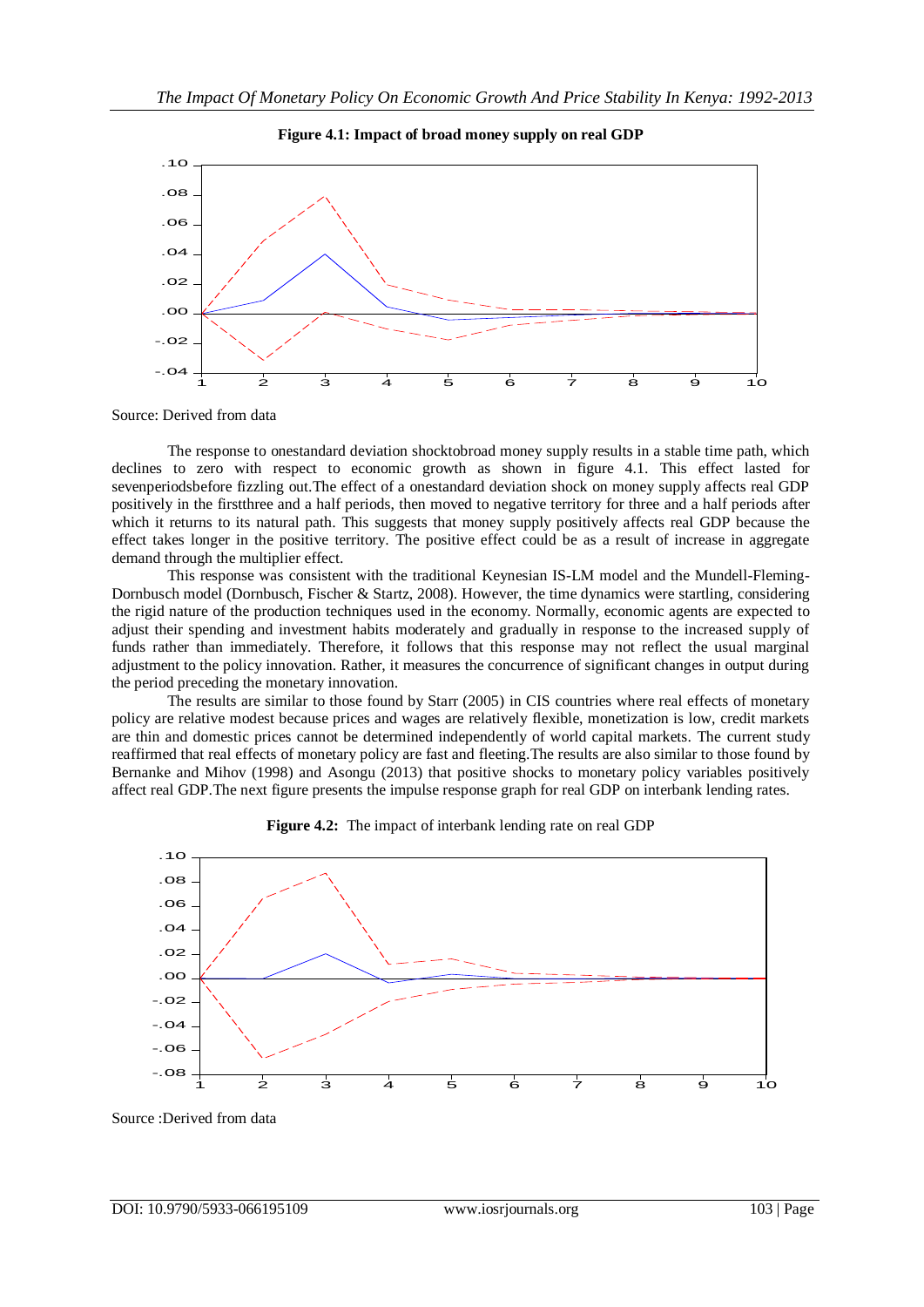As shown in figure 4.2, it will take fiveperiods for the effect on real GDP due to a one standard deviation shock on interbank lending rates to fizzle out.

The results show mixed effects of one standard deviation shock on interbank lending rate. In the first period, the effect is neutral, then on the positive territory for the next two periods, then negative for one period after which it returns to positive territory for one period before stabilizing at the new level. The direction ofthis effect is consistent with expectations but the speed of adjustment is surprising becausebusiness people and consumers are expected to adjust their spending moderately andgradually to changes in returns to saving and in the costs of investment, rather than substantiallyand immediately. A probable explanation is that the estimated effect does notreflect a usual marginal adjustment to a marginal policy change, but rather it measures theconcurrence of dramatic changes in real GDP and interest rates during the period. This result is in support of Chuku (2009) and Starr (2005), who foundsimilar results that a positive shock on interest rates has positive effect on real GDP in the earlier periods before fizzling out and returning to its natural path.The next figure presents the impulse response graph for real GDP on real effective exchange rate.





Source: Derived from data

The response to one standard deviation innovation to real effective exchange rate results in a stable time pathwhich declines to zero with respect to real GDP as shown in figure 4.3.This effect lasted for fiveperiods before fizzling out.The effect was initially positive for three periods then moved to negative territory for two periods after which it returns to its natural path.Practically, this is true because depreciation of the real exchange rate makes local tradable goods more competitive globally and hence increases the demand for the local commoditiesimpacting real GDP positively.Chuku (2009) and Starr (2005) found similar results that real exchange depreciation impactsreal GDPpositively but petering out and returning to its natural path after a short period.This response is theoretically consistent especially for an open economy with many trading partners like Kenya.

#### **4.4.2. Impact of Monetary Policy on Prices in Kenya**

The second objective of the study was to examine the effects of the various components of monetary policy on prices (inflation). This was done by the estimation of the Structural Vector Auto Regression model and the subsequent use of its residuals to generate impulse responses and variance decomposition analysis. Figure 4.4 presents the impact of broad money supply  $(M_3)$  on prices. Figure 4.4:The impact of broad money supply on prices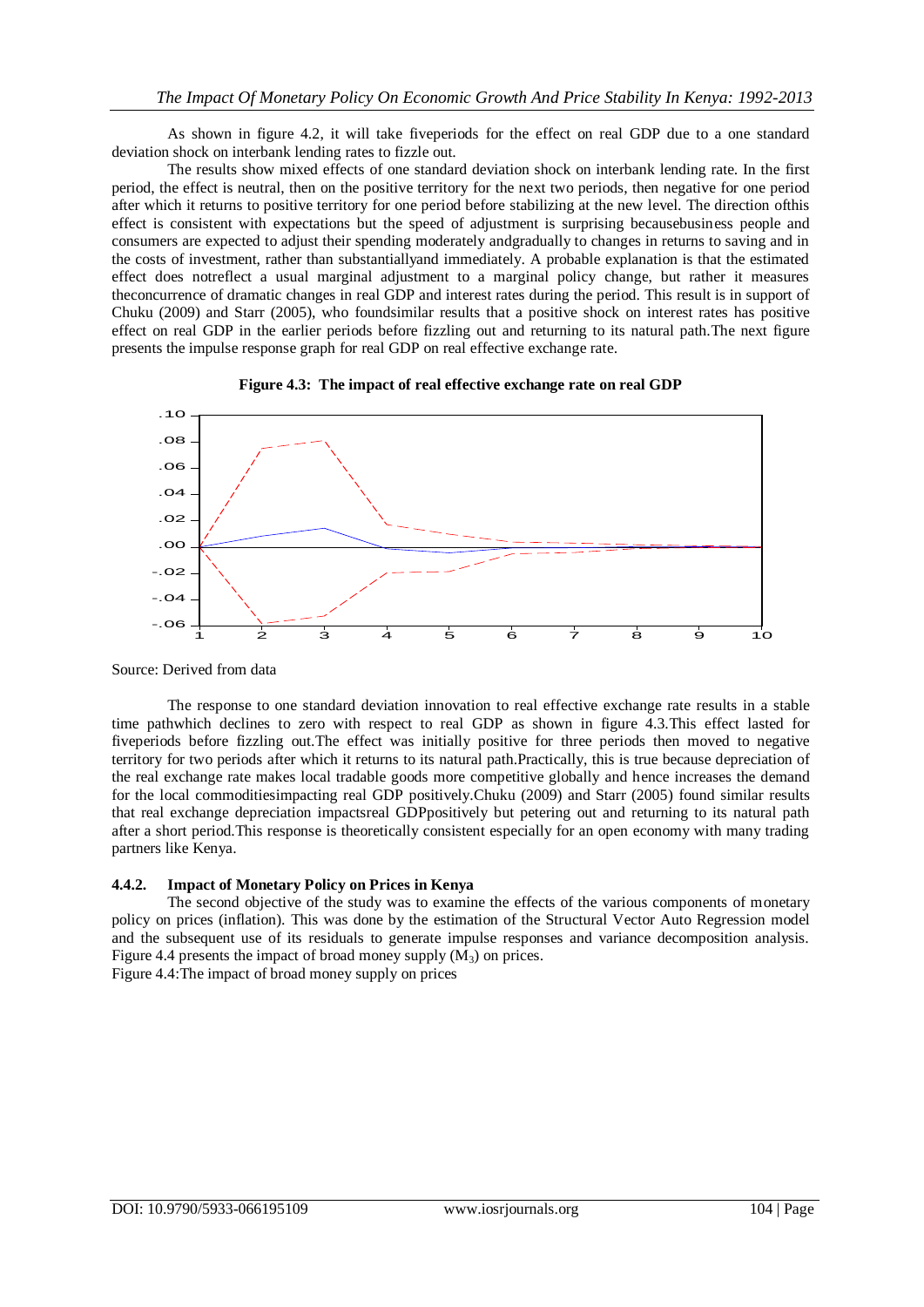

Source: Derived from data

The response to one standard deviation innovation to broad money supply results in a stable time path which declines to zero with respect to prices as shown in figure 4.4. The effect of a one standard deviation shock on money supply on prices would last for seven periods, after which it reduces to zero. The effect was initially negative for two periods, then on positive territory for two periods before returning to a stable path for one period, and then moved to negative territory for two periods before finally returning to its natural path.This suggests that money supply has mixed results on prices. The quick response suggests that prices are relatively flexible; hence the sticky price assumption for the basic Keynesian IS-LM model may not be effective in Kenya. Bernanke and Mihov (1998) found similar mixed results but petering out and returning to its natural path after a short period.The next figure presents the impulse response graph for prices on interbank lending rates.





Source: Derived from the data

The response of prices to one standard deviation innovation to interbank lending rate resulted in a stable time path that declined to zero as shown in figure 4.5. The effect of a one standard deviation shock on interbank lending rate on prices would last for five periods, after which it reduces to zero. The effect had mixed results over the period. The effect was neutral for one period, then on the positive territory for two periodsbefore returning to stable path for one period, and then moved to positive territory for one period before finally returning to a stable time path. This impliesthat unanticipated shock to interbank lending rate has insignificant effectson prices. This evidence rules out the existence of the price puzzle in Kenya. The results of this study are consistent with results from Chuku (2009), Starr (2005);Bernanke and Mihov (1998) but different from Sims (1991) for OECD countries and Christiano et al. (1999) where evidence suggested the existence of the prize puzzle. Although explanations of the price puzzle vary, the effects disappear once commodity prices are included in the model, probably because commodity prices contain information about future inflation that policy-makers considered at the time they raised the interest rates (Starr, 2005). The insignificant effect of the interest rate shock on prices is simply a confirmation of the thin nature of the credit markets in the economy.The next figure presents the impulse response graph for prices on interbank lending rates.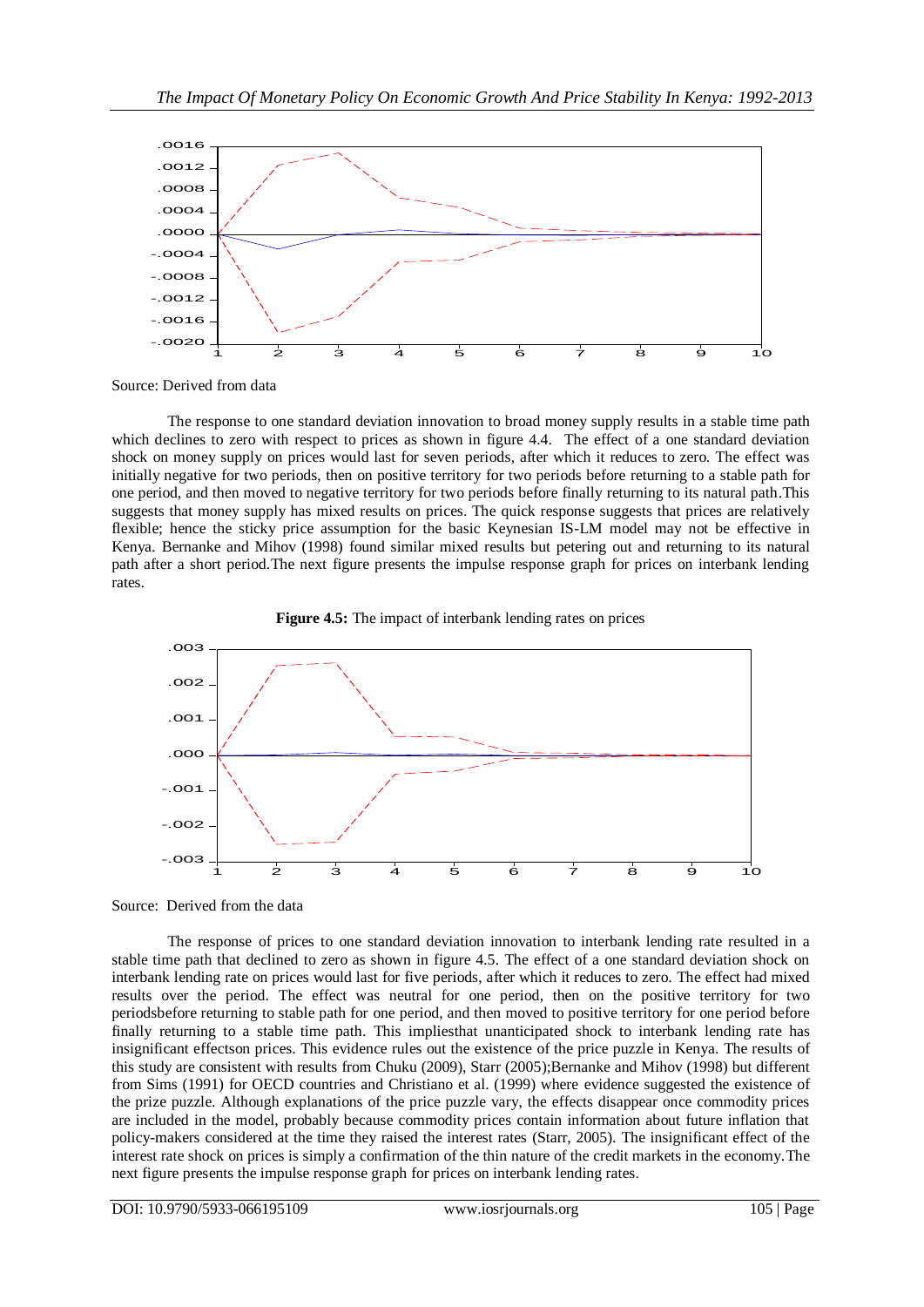

**Figure 4.6:** The impact of real effective exchange rate on Prices

Source: Derived from data

As shown in figure 4.6, it would take five periods for the effect on prices due to fizzle out if one standard deviation shock on real effective exchange rate is affected. The effect was on thepositive territory for three periods, then slightly on the negative territoryand then to the positive territory for two periodsbefore finallystabilizing. This suggests that a one standard deviation shock to exchange rate affects prices positively because the magnitude of the effect lasted for five periods. Theoretically and practically, this is true because depreciation of the real exchange rate makes local tradable goods more competitive globally and hence increases the demand for the local commodities. This increased demand puts an upward pressure on prices eventually leading to higher prices in the next period.Bernanke and Mihov (1998) found similar results that an expansionary monetary policy affects prices positively but petering out and returning to its natural path after a short period.

#### **4.5 Variance DecompositionAnalysis**

This was an alternative method to the impulse response functions for examining the effects of shocks to real GDP and prices. This technique determined how much of the forecast error variance for any variable in a system was explained by innovations to each explanatory variable over a series of time horizons (Enders, 2004). The own series shocks explained most of the error variance, although the shock also affected other variables in the system. It was also important to consider the ordering of the variables when conducting VDA. This was because in practice, the error terms of the equations in VAR were correlated, so that the result depended on the order in which the equations were estimated in the model. The plots of variance decomposition are presented in the following tables.

| Period       | S.E.  | <b>RGDP</b> | <b>GDPDEF</b> | M3    | <b>ILR</b> | <b>REER</b> |
|--------------|-------|-------------|---------------|-------|------------|-------------|
|              | 0.291 | 100.000     | 0.000         | 0.000 | 0.000      | 0.000       |
| ◠            | 0.293 | 99.826      | 0.001         | 0.092 | 0.000      | 0.081       |
| $\sim$       | 0.297 | 97.262      | 0.034         | 1.921 | 0.472      | 0.310       |
| 4            | 0.297 | 97.211      | 0.046         | 1.942 | 0.488      | 0.312       |
|              | 0.297 | 97.097      | 0.108         | 1.960 | 0.501      | 0.334       |
| 6            | 0.297 | 97.089      | 0.108         | 1.967 | 0.501      | 0.334       |
| $\mathbf{r}$ | 0.297 | 97.088      | 0.108         | 1.968 | 0.501      | 0.335       |
| 8            | 0.297 | 97.088      | 0.108         | 1.968 | 0.501      | 0.335       |
| Q            | 0.297 | 97.087      | 0.109         | 1.969 | 0.501      | 0.335       |
| 10           | 0.297 | 97.087      | 0.109         | 1.969 | 0.501      | 0.335       |

**Table 4.4: The Results of variance decomposition of real gross domestic product**

Source: Derived from data

The results presented on Table 4.4 show that all variations in growth of real gross domestic product were due to its own shock at 100 per cent in the first period. The variation of own shocks in growth of real GDP reduced to 99.826 per cent in the second period and even to a lower level as the forecast horizon increased. It was further noted that the variations in the growth of real GDP shock in the first period brought about by other variables was zero , implying that on impact, the variation of growth in real GDP were totally own shocks.

A further observation of the results in Table 4.4 reveals that the effects of other variables apart from real GDP in the system increase with the increase in forecast period. This implies that real GDP had feedback effects with variables in the system and the effects were multidirectional. The VDA results in the table further support the findings of this study that real GDP has a significant effect on macro-economicrudiments.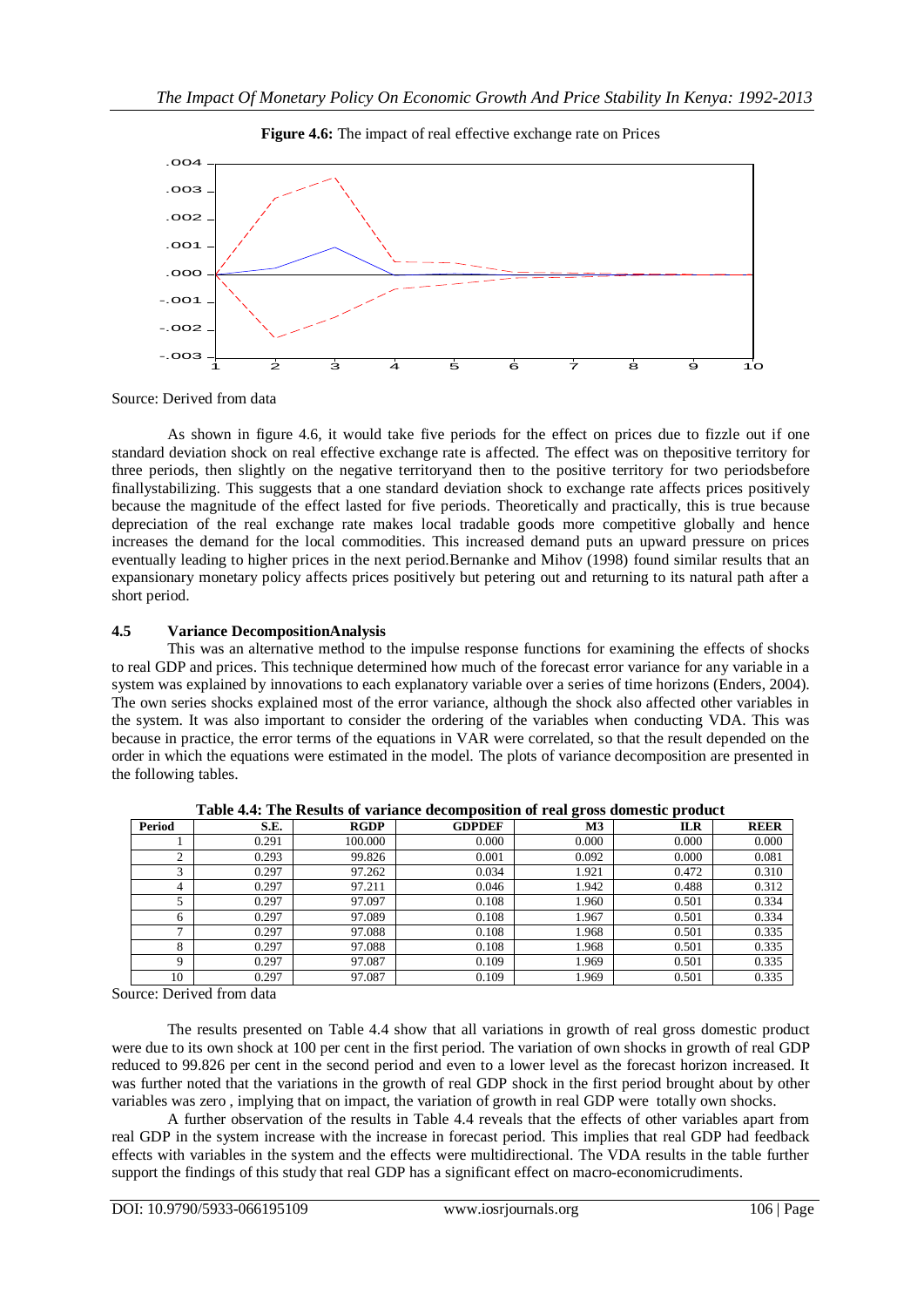| Tuble not the results of variance accomposition of prices |       |             |               |       |            |             |  |
|-----------------------------------------------------------|-------|-------------|---------------|-------|------------|-------------|--|
| Period                                                    | S.E.  | <b>RGDP</b> | <b>GDPDEF</b> | M3    | <b>ILR</b> | <b>REER</b> |  |
|                                                           | 0.291 | 0.022       | 99.978        | 0.000 | 0.000      | 0.000       |  |
| ◠                                                         | 0.293 | 0.217       | 99.679        | 0.059 | 0.000      | 0.045       |  |
| 3                                                         | 0.297 | 0.423       | 98.684        | 0.058 | 0.006      | 0.829       |  |
| 4                                                         | 0.297 | 0.432       | 98.670        | 0.063 | 0.006      | 0.830       |  |
|                                                           | 0.297 | 0.434       | 98.664        | 0.063 | 0.007      | 0.831       |  |
| 6                                                         | 0.297 | 0.434       | 98.664        | 0.063 | 0.007      | 0.831       |  |
| $\mathbf{r}$                                              | 0.297 | 0.434       | 98.664        | 0.064 | 0.007      | 0.831       |  |
| 8                                                         | 0.297 | 0.435       | 98.664        | 0.064 | 0.007      | 0.831       |  |
| Q                                                         | 0.297 | 0.435       | 98.664        | 0.064 | 0.007      | 0.831       |  |
| 10                                                        | 0.297 | 0.435       | 98.664        | 0.064 | 0.007      | 0.831       |  |

**Table 4.5: The results of variance decomposition of prices**

Source: Derived from data

The results presented on Table 4.5 show that variations in growth of prices were due to its own shock at 99.978per cent in the first period. The variation of own shocks in growth of pricesreduced to 99.679per cent in the second period and even to a lower level as the forecast horizon increased. It was further observed that the variations in the growth of pricewas brought about by real GDP at 0.022per cent ,but money supply, interbank lending rate and real effective exchange rate did not contribute to the variations, implying that on impact, the variation of growth in prices were notentirely own shocks.

A further observation of the results in Table 4.5 reveals that the effects of other variables apart from interbank pricesin the system increase with the increase in forecast period. This implies that priceshad feedback effects with variables in the system and the effects were multidirectional. The VDA table further supports the findings of this study that prices have a significant effect on macro-economic rudiments.

This section reveals that policy variable defined by broad money supply, interbank lending rate and real effective exchange rate have an effect on real gross domestic product and prices, which lasts for more than fourperiods. The impulse response functions and the VDA have shown that the effects of policy variables are far reaching in the economy but their effect are felt for short periods of time.

## **V. Summary, Conclusion And Policy Implication**

## **5.1. Summary**

The overall objective of this study was to determine the impact of monetary policy variables on economic growth and prices. The present study is important because it contributes to the debate on rationalization of monetary policy as presented in Kenya's Vision 2030, by establishing the precise quantitative nature of the impact of monetary policy on real GDP and prices.

The first objective of the study was to determine the impact of monetary policy on economic growth in Kenya. Since it was not possible to directly estimate the impact between the selected policy variables onreal GDP using ordinary least squares technique (OLS), it prompted the use of Structural Vector Autoregression.The SVAR method captured the evolution of the interdependencies between multiple time series, generalizing the univariate autoregressive (AR) models. However, the SVAR estimates are not easy to interpret. Impulse response functions offer useful representation of the models as they are easy to understand and interpret. Identified shocks were imposed on SVAR residuals from which the impulse response functions and variance decomposition analysis were generated which suggested that monetary policy variables have significant effect on real GDP that lasted for more thanfour periods.The study found that overall, CBK"s monetary policies play crucial role in influencing the level of productivity in the country. This result gives weight to the place of Central Bank in the national development process of a nation.

The second objective was to analyze the impact of monetary policy on prices. The SVAR analysis revealed that the adoption of various monetary policy measures by the Central Bank of Kenya have no significant impact on the inflation rate in the country. The results suggested that the problem of inflation in Kenyan is not a monetary phenomenon but is rather attributable to the structural rigidity in the country.

## **5.2. Conclusion**

The study employed SVAR approach to trace the effects of monetary policy shocks on real GDP and prices in Kenya. The study assumed that Central Bank cannot observe unexpected changes in real GDP and prices within the same period. These placed a recursive restriction on the disturbances of the SVAR which generated impulse response functions that tracked the effects of monetary policy innovations on real GDP and prices. Overall, the study established that monetary policy innovations have both real and nominal effects on real GDP and prices parameters depending on the policy variable selected. The studyrevealed that price-based nominal anchors i.e. interbank lending rate and real effective exchange rate do not have significant influence on real economic activity. Whereas innovations in the quantity-based nominal anchor broad money supply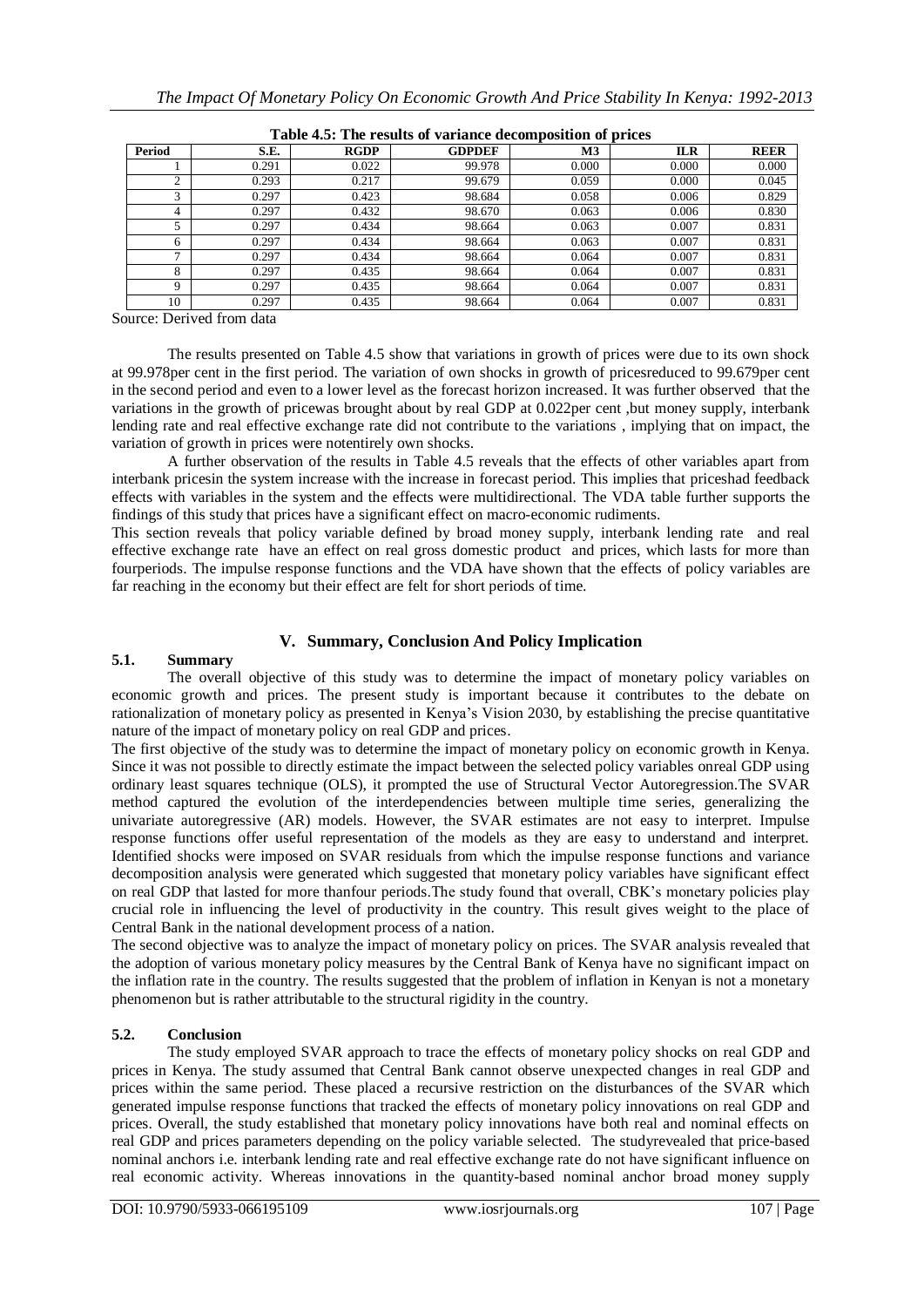affectreal GDP and prices modestly, it therefore follows that monetary policy shocks have been a modest driver of business cycle fluctuations in Kenya.

In summary, the contributions of this study to the knowledge include: the study found a multidirectional effect between monetary policy and real GDP and prices. This indicated that there was a feedback effect between monetary policy variables and real GDP and prices. Finally, the study established that a shock in selected monetary policy parametersis unlikely to lead to a shock in real GDP and prices instantaneously, but rather the effect was gradual and even fizzle out after a short period.

#### **5.3. Policy Implications**

In light of these research findings, Kenya"s monetary policy has been characterized by both internal and external shocks which have impacted onmacro-economic performance. Therefore, several policy implications can be drawn to remedy the situation.The Central Bank of Kenya and the government to place more emphasis on quantity based nominal anchors such as money supply since it has significant effects on real GDP and prices. These will ensure that the economy is not adversely affected.

For effective monetary policy management, the Central Bank of Kenya should focus on manipulating instruments like the liquidity ratio, reserve ratio, and transaction on Treasury Bills and REPOs which directly affects the money supply and eventually through transmission mechanism impact on real GDP and prices. Little emphasis should be placed on the use of interest rates and exchange rates to manage the economy. This is because they have insignificant effects on real GDP and prices.

The Central Bank of Kenya should maintain an independent monetary policy, not so much to fine-tune frequent shocks to real GDP and prices, but as a safety valve for dealing with sudden shifts in underlying conditions.To address challenges of inflation in the country, the Central Bank of Kenya and the government should address the structural rigidity in the country as the problem of inflation in Kenya is not a monetary phenomenon as revealed by the study findings. Since Kenya is operating far below full employment equilibrium, the government should ensure increase in GDP translates to improved purchasing power and reduced poverty index.The Central Bank of Kenya and the government should concentrate on creating public awareness, improving operations of the financial market, enhancing the depth and breadth of the market and building regulatory capacity so as to appropriately position the market to face the challenges ahead.

The Central Bank of Kenya should be more vigilant on thecyclical behaviour of the economy. Full knowledge of the business cycle will go along way in assisting monetary policy to be responsive to the business cycle. Thus,an accurate business cycle mechanism should be in place to monitor the events in theeconomy.

#### **5.4. Areas for FurtherResearch**

This study was limited to monetary policy instruments namely broad money supply, interbank lending rates and real effective exchange rate. This limitation creates a need for further research for inclusion of other monetary policy instruments that will impact on economic growth positively and lead to price stability. The study further noted that monetary policy implementation in developing countries like Kenya face additional challenges that are not present in developed economies; such as fiscal dominance. Therefore, to better understand the impact of monetary policy shocks on real GDP and prices, thereis need for a further study that would include fiscal policy variables as dependent variables in the analysis.

#### **References**

- [1]. Agboluaje, M. A., Fasanya, I.O.,& Onakoya, A.B.O. (2013). Does monetary policy influence economic growth in Nigeria?Asian economic and Financial Review, 5(3), 635-646.
- [2]. Asongu, S.A. (2013). Does money matter in Africa? New empirics on long-run and short-run effects of monetary policy on output and prices. MPRA Paper No. 48494.
- [3]. Bernanke, B., &Mihov, I. (1998). Measuring Monetary Policy. Journal of Economics, 113(3), 869-902.
- [4]. CBK. (2012). Monetary policy statement, Central Bank of Kenya, December 2012, Nairobi.
- [5]. Cheng, C.K. (2006). A VAR analysis of Kenya"s monetary policy transmission mechanism: How does the Central Bank"s repo rate affect the economy? IMF Working Paper 06/300.
- [6]. Chow, G. C., & Yuan. S. (2004). Money, price level and output in the Chinese macro economy.Unpublished Thesis, 1-27.
- [7]. Chuku, A.C. (2009). Measuring the effects of monetary policy innovations in Nigeria: A structural vector autoregressive (SVAR) Approach. African Journal of Accounting, Economics, Finance and Banking Research, 5(5), 1-18.
- [8]. Christiano, L., Eichenbaum, M., & Evans, C. (1999). Monetary policy shocks: What have we learned and to what end? In Woodford, Michael and John Taylor (Eds), the Handbook of Macro-economics Vol. 1 North-Holland, Amsterdam, pp. 65-148.
- [9]. Coric, B., Perovic. L.M.,& Simic.V. (2012). Monetary policy effects on output and prices: International Evidence.
- [10]. Enders. W. (2004): Appliedeconometrics time series(2nd ed.). John Wiley and Sons.
- [11]. Gichuki, J., Odour, J., & Kosimbei, G. (2012). The Choice of optimal monetary policy instrument for Kenya. Journal of Economics and Management Science, 1(9), 01-23.
- [12]. IEA, (2000). Restarting and sustaining growth in Kenya. Issue No.35.
- [13]. Kabubo, J. W., & Ngugi, R.W. (1998). Financial sector reforms and interest rate liberalization: The Kenya experience.AERC Research Paper No. 72.
- [14]. Kamau, A. W., & Sichei, M. M. (2012). Demand for money: Implications for the conduct of monetary policy in Kenya. Journal of economics and finance, 4(8), 72-82.